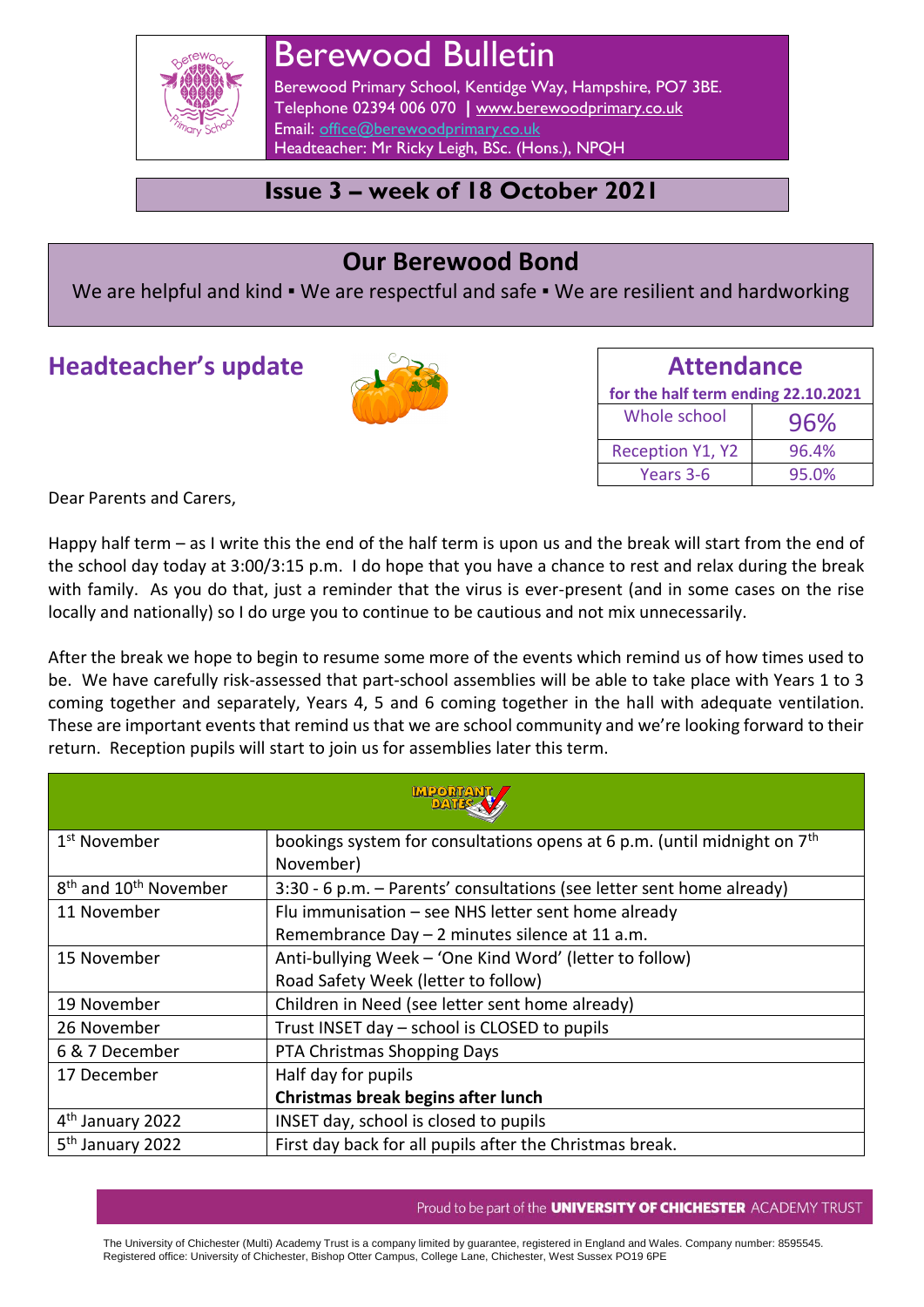#### **Curriculum newsletters**

Curriculum newsletter including information on topics will be sent home in the first week back. Governors have asked me to ensure that this happens so that you can support children with their learning.

## **What to do if I think your child has or develops symptoms of COVID-19**



Public Health England advice states that: If your child develops symptoms of coronavirus (COVID-19), they should get a **PCR test and remain at home at least until the result is known**. If negative, the child can end self-isolation; if positive, the child should isolate until at least 10 days after their symptoms appeared. Symptoms of coronavirus (COVID-19) are a new, continuous cough, or a high temperature, or a loss of, or change in, their normal sense of taste or smell (anosmia).

If the child has a positive test result but do not have symptoms, they should stay at home and self-isolate for 10 days from the date the positive test was taken. This isolation period will be extended if they go on to develop symptoms by counting 10 full days from the day following their symptom onset. Anyone with symptoms will be eligible for a PCR test (the normally available test type) and this can be arranged via Get a free PCR test to check if you have coronavirus (COVID-19) - GOV.UK (www.gov.uk) or by calling 119.



Firstly we would like to welcome Mike Anthony to the committee, Mike kindly offered to take on the Vice Chair role and was elected at Monday's PTA Meeting.

Our next meeting will take place on the 15th November by Zoom, link to follow, we will be holding a poll on our Facebook page shortly to see what times most people can attend. If you are currently not a member of the Facebook page please look us up at *Berewood Primary School PTA*. However, we will also email the poll out via the school so that you can email us your preferred time.

**Halloween** - is fast approaching and we are planning a few fundraisers online. Details of these will be available on our Facebook page from Monday 25th October and all entries and funds need to be received by 9pm Friday 29th October to be included. The draws will take place live on Facebook on October 31st, time to be confirmed. Each event is 50p or for £1.00 you can enter all 3. Please transfer all money to our bank account using the details below, quoting your child's name as a reference. Afterwards please email us at berewoodpta965@gmail.com to advise you have made a transfer and which events you wish to enter.

Sort code: 55-70-34 Account number: 80833012 Account name: Berewood Parent Teacher Association

If you are not on Facebook and wish to take part please email us at berewoodpta965@gmail.com and we can send you the details for each event.

**Christmas** - we are desperately seeking a Santa for school this year. If you know anyone who could play this part please get in touch.

Also we need some help in sourcing bags (ideally not plastic) for this year's Christmas Shopping Day. If anyone knows of any businesses who may be willing to donate bags for the children to take their gifts home